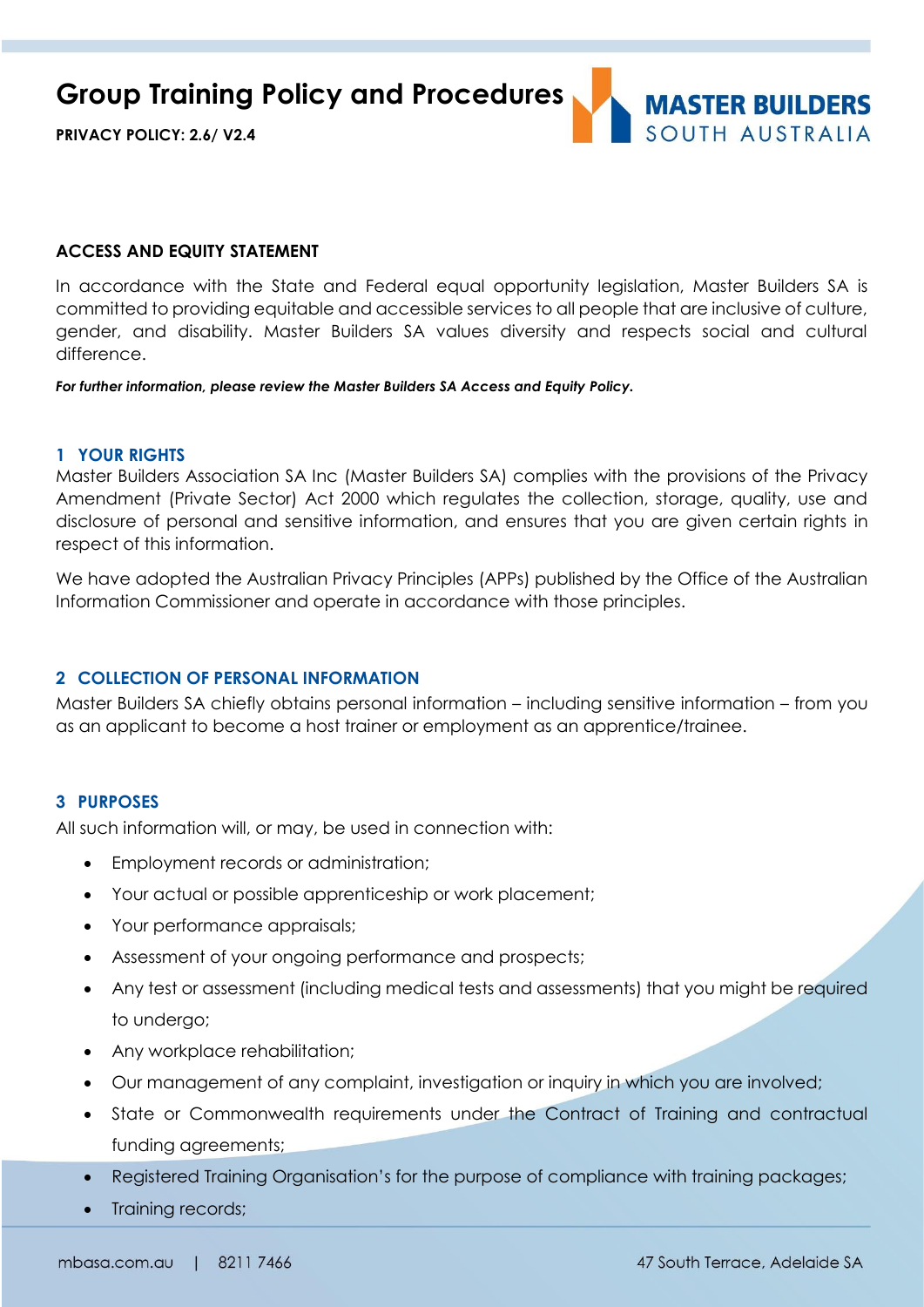**Group Training Policy and Procedures**



**PRIVACY POLICY: 2.6/ V2.4**

- General administrative purposes of the Group Training Organisation;
- Statistical analysis and reports.

# **4 YOUR CONSENT**

In supplying personal information, you agree to any or all of the above uses of your personal information that you supply to Master Builders SA.

Subject to the Privacy Act, if we acquire any of your personal information in other ways, or if we use your personal information for purposes other than those listed above (or purposes reasonably' related to, or to be reasonably implied from, those), we will notify you and seek your consent. Whenever reasonably practicable, we will seek such consent in advance of, but in any case as soon as practicable after, such event. At such times, we will take reasonable steps to inform you of:

- The purpose/s for which the information is being collected;
- Any law where applicable that requires us to collect that information; and
- The main consequences if you refuse or fail to supply any item or items of information, or to authorise its collection or its use.

# **5 RECORDS CONTAINING PERSONAL INFORMATION**

The Privacy Act allows individuals to access and – if appropriate – to correct of update our records containing personal information relating to themselves.

Subject to the provisions of the Privacy Act, on request we will arrange access for you to inspect your personal information held by Master Builders SA. If, following such inspection, you wish to update or correct any item or items of your personal information; arrangements will be made for you to apply for such update and correction.

### **6 DISCLOSURE**

We will not disclose your personal information to third parties except with your consent or in other circumstances where such disclosure is permitted, or required, under the Privacy Act or other legislation.

## **7 INFORMATION STORAGE AND SECURITY**

Personal information is stored in a secure manner.